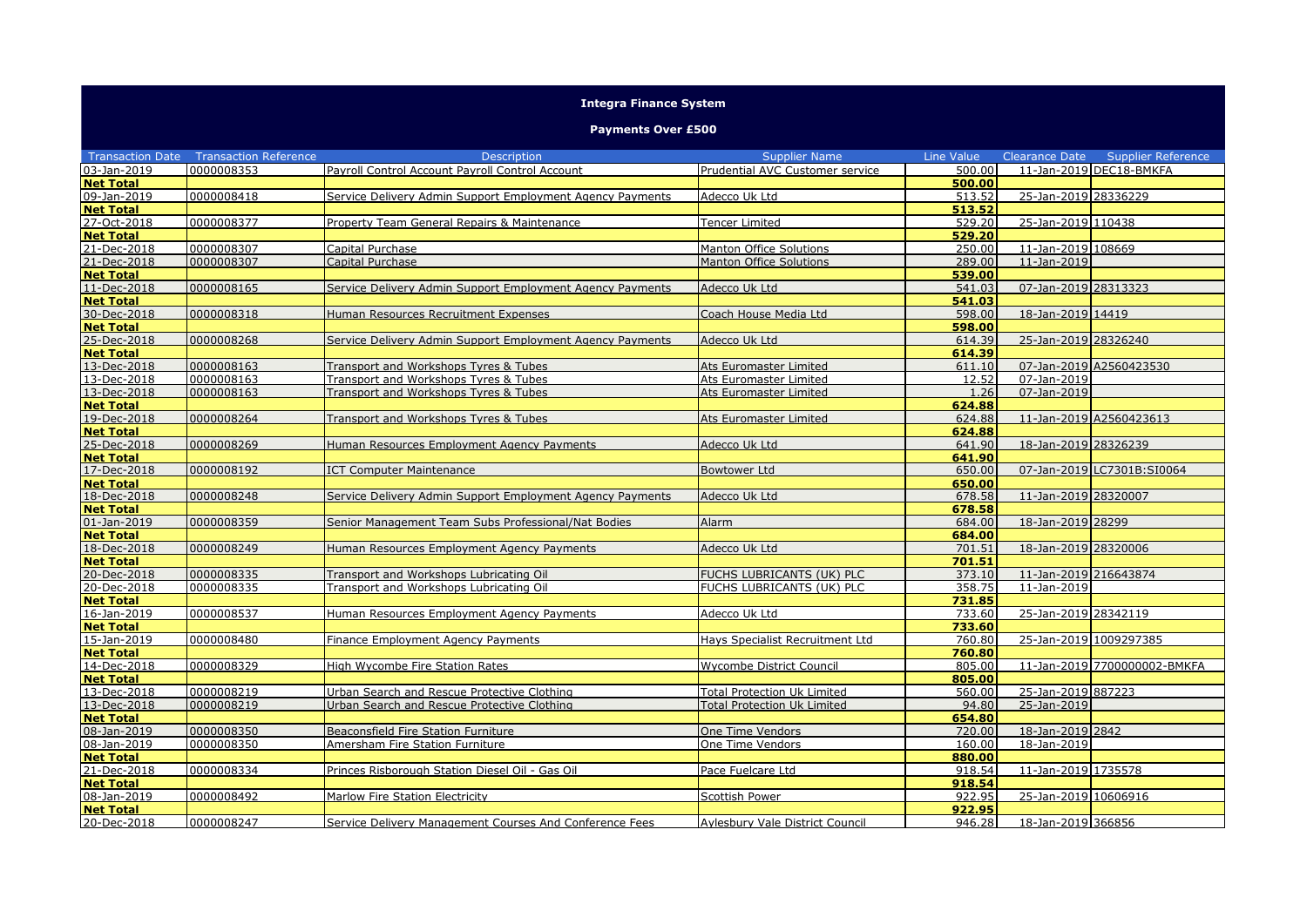| <b>Net Total</b>           |                          |                                                                                                         |                                                                         | 946.28         |                            |
|----------------------------|--------------------------|---------------------------------------------------------------------------------------------------------|-------------------------------------------------------------------------|----------------|----------------------------|
| 28-Dec-2018                | 0000008447               | Transport and Workshops Insurance                                                                       | Truckeast Ltd                                                           | 954.24         | 18-Jan-2019 11715096       |
| <b>Net Total</b>           |                          |                                                                                                         |                                                                         | 954.24         |                            |
| 13-Dec-2018                | 0000008446               | Property Team General Repairs & Maintenance                                                             | <b>Bartlett Tree Experts Ltd</b>                                        | 955.00         | 18-Jan-2019 38076881-0     |
| <b>Net Total</b>           |                          |                                                                                                         |                                                                         | 955.00         |                            |
| 18-Dec-2018                | 0000008207               | <b>Apprentices Agency Services</b>                                                                      | <b>Encompass Select Limited</b>                                         | 993.50         | 07-Jan-2019 1076           |
| <b>Net Total</b>           |                          |                                                                                                         |                                                                         | 993.50         |                            |
| 04-Jan-2019                | 0000008550               | Olney Fire Station Plan Preventative Maintenance                                                        | FTS Safety Solutions Ltd                                                | 7.60           | 25-Jan-2019 FTS1542        |
| 04-Jan-2019                | 0000008550               | Admin Buildings - HQ Plan Preventative Maintenance                                                      | FTS Safety Solutions Ltd                                                | 694.45         | 25-Jan-2019                |
| 04-Jan-2019                | 0000008550               | Winslow Fire Station Plan Preventative Maintenance                                                      | FTS Safety Solutions Ltd                                                | 17.10          | 25-Jan-2019                |
| 04-Jan-2019                | 0000008550               | High Wycombe Fire Station Plan Preventative Maintenance                                                 | FTS Safety Solutions Ltd                                                | 41.80          | 25-Jan-2019                |
| 04-Jan-2019                | 0000008550               | Admin Buildings - Haddenham Plan Preventative Maintenance                                               | FTS Safety Solutions Ltd                                                | 24.70          | 25-Jan-2019                |
| 04-Jan-2019                | 0000008550               | Chesham Fire Station Plan Preventative Maintenance                                                      | FTS Safety Solutions Ltd                                                | 27.55          | 25-Jan-2019                |
| 04-Jan-2019                | 0000008550               | Stokenchurch Fire Station Plan Preventative Maintenance                                                 | <b>FTS Safety Solutions Ltd</b>                                         | 3.80           | 25-Jan-2019                |
| 04-Jan-2019                | 0000008550               | Princes Risborough Station Plan Preventative Maintenance                                                | FTS Safety Solutions Ltd                                                | 14.25          | 25-Jan-2019                |
| 04-Jan-2019                | 0000008550               | MK West Fire Station Plan Preventative Maintenance                                                      | FTS Safety Solutions Ltd                                                | 14.25          | 25-Jan-2019                |
| 04-Jan-2019                | 0000008550               | Beaconsfield Fire Station Plan Preventative Maintenance                                                 | FTS Safety Solutions Ltd                                                | 20.90          | 25-Jan-2019                |
| 04-Jan-2019                | 0000008550               | Brill Fire Station Plan Preventative Maintenance                                                        | FTS Safety Solutions Ltd                                                | 0.95           | 25-Jan-2019                |
| 04-Jan-2019                | 0000008550               | Marlow Fire Station Plan Preventative Maintenance                                                       | FTS Safety Solutions Ltd                                                | 38.95          | 25-Jan-2019                |
| 04-Jan-2019                | 0000008550               | MK West Fire Station Plan Preventative Maintenance                                                      | FTS Safety Solutions Ltd                                                | 17.10          | 25-Jan-2019                |
| 04-Jan-2019                | 0000008550               | Newport Pagnell Fire Station Plan Preventative Maintenance                                              | FTS Safety Solutions Ltd                                                | 6.65           | 25-Jan-2019                |
| 04-Jan-2019                | 0000008550               | Property Team Plan Preventative Maintenance                                                             | FTS Safety Solutions Ltd                                                | 1.90           | 25-Jan-2019                |
| 04-Jan-2019                | 0000008550               | Admin Buildings - Unit 7 Plan Preventative Maintenance                                                  | FTS Safety Solutions Ltd                                                | 40.85          | 25-Jan-2019                |
| 04-Jan-2019                | 0000008550               | Broughton Fire Station Plan Preventative Maintenance                                                    | FTS Safety Solutions Ltd                                                | 23.75          | 25-Jan-2019                |
| <b>Net Total</b>           |                          |                                                                                                         |                                                                         | 996.55         |                            |
| 24-Dec-2018                | 0000008303               | Finance Employment Agency Payments                                                                      | Hays Specialist Recruitment Ltd                                         | 1,014.40       | 11-Jan-2019 1009253580     |
| <b>Net Total</b>           |                          |                                                                                                         |                                                                         | 1,014.40       |                            |
| 17-Dec-2018                | 0000008175               | MK West Fire Station Plan Preventative Maintenance                                                      | <b>Intergrated Water Services Ltd</b>                                   | 105.62         | 25-Jan-2019 CD200113435    |
| 17-Dec-2018                | 0000008175               | Admin Buildings - Unit 7 Plan Preventative Maintenance                                                  | <b>Intergrated Water Services Ltd</b>                                   | 23.40          | 25-Jan-2019                |
| 17-Dec-2018                | 0000008175               | Princes Risborough Station Plan Preventative Maintenance                                                | <b>Intergrated Water Services Ltd</b>                                   | 32.01          | 25-Jan-2019                |
| 17-Dec-2018                | 0000008175               | Admin Buildings - HQ Plan Preventative Maintenance                                                      | <b>Intergrated Water Services Ltd</b>                                   | 111.47         | 25-Jan-2019                |
| 17-Dec-2018                | 0000008175               | Broughton Fire Station Plan Preventative Maintenance                                                    | <b>Intergrated Water Services Ltd</b>                                   | 98.28          | 25-Jan-2019                |
| 17-Dec-2018<br>17-Dec-2018 | 0000008175<br>0000008175 | Brill Fire Station Plan Preventative Maintenance<br>Amersham Fire Station Plan Preventative Maintenance | <b>Intergrated Water Services Ltd</b><br>Intergrated Water Services Ltd | 32.01<br>28.15 | 25-Jan-2019<br>25-Jan-2019 |
| 17-Dec-2018                | 0000008175               | High Wycombe Fire Station Plan Preventative Maintenance                                                 | <b>Intergrated Water Services Ltd</b>                                   | 53.16          | 25-Jan-2019                |
| 17-Dec-2018                | 0000008175               | Beaconsfield Fire Station Plan Preventative Maintenance                                                 | <b>Intergrated Water Services Ltd</b>                                   | 35.15          | 25-Jan-2019                |
| 17-Dec-2018                | 0000008175               | Buckingham Fire Station Plan Preventative Maintenance                                                   | <b>Intergrated Water Services Ltd</b>                                   | 93.58          | 25-Jan-2019                |
| 17-Dec-2018                | 0000008175               | Waddesdon Fire Station Plan Preventative Maintenance                                                    | <b>Intergrated Water Services Ltd</b>                                   | 22.90          | 25-Jan-2019                |
| 17-Dec-2018                | 0000008175               | Transport and Workshops Plan Preventative Maintenance                                                   | <b>Intergrated Water Services Ltd</b>                                   | 21.83          | 25-Jan-2019                |
| 17-Dec-2018                | 0000008175               | Chesham Fire Station Plan Preventative Maintenance                                                      | Intergrated Water Services Ltd                                          | 33.58          | 25-Jan-2019                |
| 17-Dec-2018                | 0000008175               | MK West Fire Station Plan Preventative Maintenance                                                      | <b>Intergrated Water Services Ltd</b>                                   | 38.28          | 25-Jan-2019                |
| 17-Dec-2018                | 0000008175               | Haddenham Fire Station Plan Preventative Maintenance                                                    | <b>Intergrated Water Services Ltd</b>                                   | 48.46          | 25-Jan-2019                |
| 17-Dec-2018                | 0000008175               | Marlow Fire Station Plan Preventative Maintenance                                                       | <b>Intergrated Water Services Ltd</b>                                   | 43.65          | 25-Jan-2019                |
| 17-Dec-2018                | 0000008175               | Olney Fire Station Plan Preventative Maintenance                                                        | Intergrated Water Services Ltd                                          | 24.47          | 25-Jan-2019                |
| 17-Dec-2018                | 0000008175               | Gerrards Cross Fire Station Plan Preventative Maintenance                                               | <b>Intergrated Water Services Ltd</b>                                   | 96.22          | 25-Jan-2019                |
| 17-Dec-2018                | 0000008175               | Winslow Fire Station Plan Preventative Maintenance                                                      | <b>Intergrated Water Services Ltd</b>                                   | 32.01          | 25-Jan-2019                |
| 17-Dec-2018                | 0000008175               | Stokenchurch Fire Station Plan Preventative Maintenance                                                 | <b>Intergrated Water Services Ltd</b>                                   | 21.34          | 25-Jan-2019                |
| 17-Dec-2018                | 0000008175               | Great Missenden Fire Station Plan Preventative Maintenance                                              | <b>Intergrated Water Services Ltd</b>                                   | 22.90          | 25-Jan-2019                |
| 17-Dec-2018                | 0000008175               | Newport Pagnell Fire Station Plan Preventative Maintenance                                              | <b>Intergrated Water Services Ltd</b>                                   | 33.58          | 25-Jan-2019                |
| <b>Net Total</b>           |                          |                                                                                                         |                                                                         | 1,052.05       |                            |
| 04-Jan-2019                | 0000008394               | <b>Operational Training Consultancy Fees</b>                                                            | Vibidsoft                                                               | 1,060.08       | 10-Jan-2019 1749           |
| <b>Net Total</b>           |                          |                                                                                                         |                                                                         | 1,060.08       |                            |
| 13-Dec-2018                | 0000008179               | Senior Management Team Course Catering Costs                                                            | <b>Aylesbury Vale District Council</b>                                  | 187.20         | 18-Jan-2019 366569         |
| 13-Dec-2018                | 0000008179               | Senior Management Team Course Catering Costs                                                            | <b>Aylesbury Vale District Council</b>                                  | 417.80         | 18-Jan-2019                |
| 13-Dec-2018                | 0000008179               | Senior Management Team Courses And Conference Fees                                                      | <b>Aylesbury Vale District Council</b>                                  | 477.00         | 18-Jan-2019                |
| <b>Net Total</b>           |                          |                                                                                                         |                                                                         | ,082.00        |                            |
| 28-Dec-2018                | 0000008365               | Transport and Workshops Spares for Red Fleet                                                            | Peter Bassett Ltd                                                       | 141.01         | 11-Jan-2019 227243         |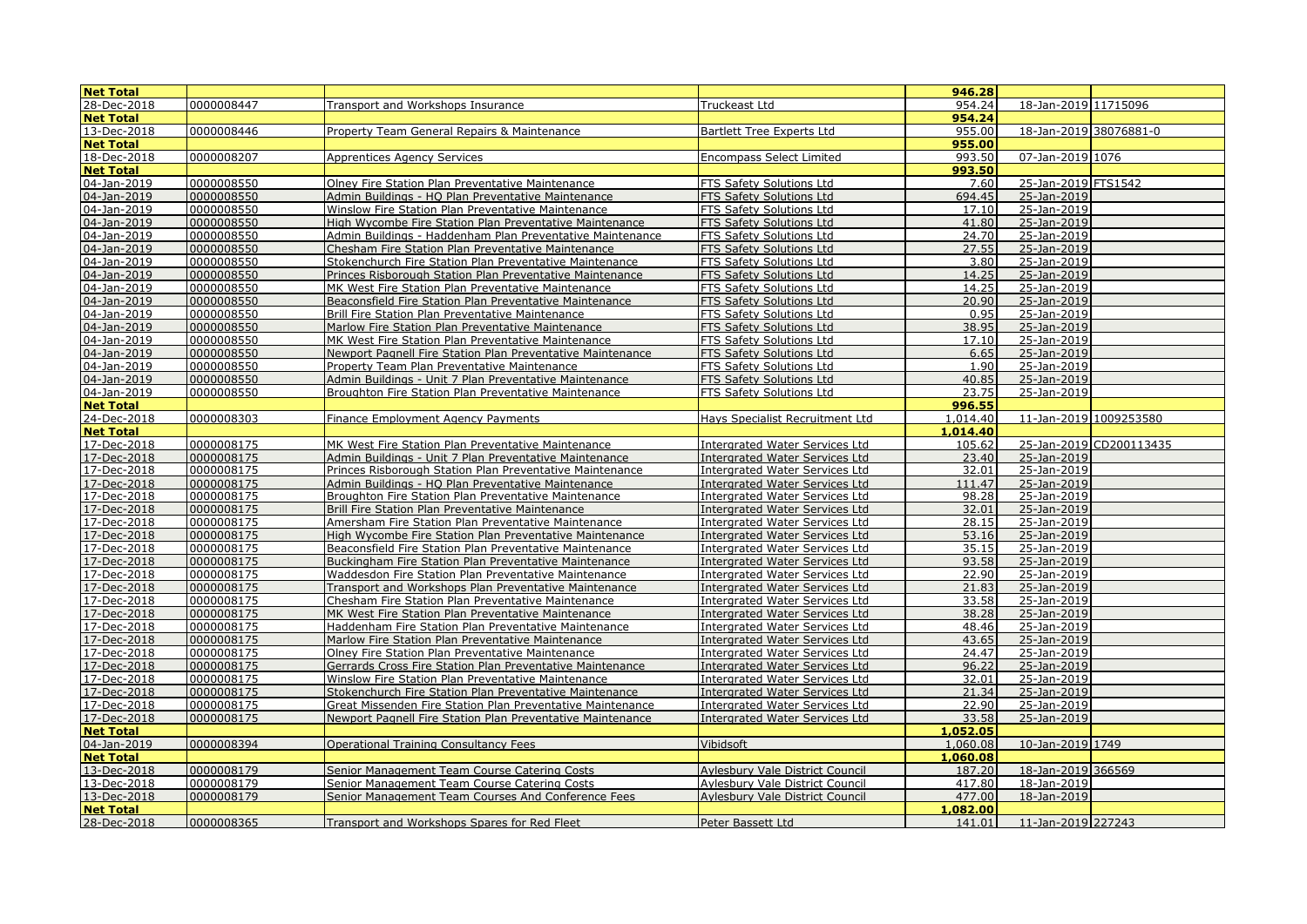| 28-Dec-2018      | 0000008365 | Transport and Workshops Diesel Oil - Gas Oil         | Peter Bassett Ltd                      | 475.00   | 11-Jan-2019            |                                 |
|------------------|------------|------------------------------------------------------|----------------------------------------|----------|------------------------|---------------------------------|
| 28-Dec-2018      | 0000008365 | Transport and Workshops Spares for Red Fleet         | Peter Bassett Ltd                      | 13.07    | 11-Jan-2019            |                                 |
| 28-Dec-2018      | 0000008365 | Transport and Workshops Spares for Red Fleet         | Peter Bassett Ltd                      | 163.40   | 11-Jan-2019            |                                 |
| 28-Dec-2018      | 0000008365 | Transport and Workshops Spares for Red Fleet         | Peter Bassett Ltd                      | 217.68   | 11-Jan-2019            |                                 |
| 28-Dec-2018      | 0000008365 | Transport and Workshops Fuel Tanks - Service & Maint | Peter Bassett Ltd                      | 78.00    | 11-Jan-2019            |                                 |
| <b>Net Total</b> |            |                                                      |                                        | 1,088.16 |                        |                                 |
| 03-Jan-2019      | 0000008311 | Equipment Management Operational Equipment           | Packexe Limited                        | 699.80   |                        | 25-Jan-2019 0000176518          |
| 03-Jan-2019      | 0000008311 | Equipment Management Operational Equipment           | Packexe Limited                        | 419.88   | 25-Jan-2019            |                                 |
| <b>Net Total</b> |            |                                                      |                                        | 1,119.68 |                        |                                 |
| 24-Dec-2018      | 0000008458 | Human Resources Occupational Health Nurse Sess       | M.K. Occupational Health               | 1,135.00 | 25-Jan-2019 90408      |                                 |
| <b>Net Total</b> |            |                                                      |                                        | 1,135.00 |                        |                                 |
| 02-Jan-2019      | 0000008301 | Finance Employment Agency Payments                   | Hays Specialist Recruitment Ltd        | 1,141.20 |                        | 11-Jan-2019 1009267946          |
| <b>Net Total</b> |            |                                                      |                                        | 1,141.20 |                        |                                 |
| 13-Jan-2019      | 0000008470 | Transport and Workshops Spares for Red Fleet         | Rosenbauer Uk Plc                      | 1,194.77 | 25-Jan-2019 10490      |                                 |
| <b>Net Total</b> |            |                                                      |                                        | 1,194,77 |                        |                                 |
| 19-Dec-2018      | 0000008228 | <b>Finance Employment Agency Payments</b>            | <b>Hays Specialist Recruitment Ltd</b> | 1,268.00 |                        | 07-Jan-2019 1009233768          |
| <b>Net Total</b> |            |                                                      |                                        | 1,268.00 |                        |                                 |
| 13-Dec-2018      | 0000008454 | <b>Marlow Fire Station Rates</b>                     | <b>Wycombe District Council</b>        | 1,275.00 |                        | 18-Jan-2019 8800000929-13.12.18 |
| <b>Net Total</b> |            |                                                      |                                        | 1,275,00 |                        |                                 |
| 03-Jan-2019      | 0000008348 | Transport and Workshops Spares for Red Fleet         | Mitchell Diesel Limited                | 1,346.57 | 25-Jan-2019 7970057211 |                                 |
| <b>Net Total</b> |            |                                                      |                                        | 1,346.57 |                        |                                 |
| 31-Dec-2018      | 0000008499 | Capital Purchase                                     | One Time Vendors                       | 1,350.00 | 25-Jan-2019 30523      |                                 |
| <b>Net Total</b> |            |                                                      |                                        | 1,350.00 |                        |                                 |
| 20-Dec-2018      | 0000008262 | Capital Purchase                                     | Oak Park Alarms Security Serv Ltd      | 1,480.00 | 07-Jan-2019 75198      |                                 |
| <b>Net Total</b> |            |                                                      |                                        | 1,480.00 |                        |                                 |
| 08-Jan-2019      | 0000008491 | Admin Buildings - Unit 7 Electricity                 | Scottish Power                         | 1,535.97 | 25-Jan-2019 106007140  |                                 |
| <b>Net Total</b> |            |                                                      |                                        | 1,535.97 |                        |                                 |
| 30-Nov-2018      | 0000008017 | <b>Equipment Management Uniforms</b>                 | MWUK T/A Dimensions                    | 160.93   |                        | 25-Jan-2019 OLSINV/05379508     |
| 30-Nov-2018      | 0000008017 | <b>Equipment Management Uniforms</b>                 | MWUK T/A Dimensions                    | 86.35    | 25-Jan-2019            |                                 |
| 30-Nov-2018      | 0000008017 | <b>Equipment Management Uniforms</b>                 | <b>MWUK T/A Dimensions</b>             | 91.40    | 25-Jan-2019            |                                 |
| 30-Nov-2018      | 0000008017 | <b>Equipment Management Uniforms</b>                 | MWUK T/A Dimensions                    | 25.41    | 25-Jan-2019            |                                 |
| 30-Nov-2018      | 0000008017 | <b>Equipment Management Uniforms</b>                 | <b>MWUK T/A Dimensions</b>             | 274.20   | 25-Jan-2019            |                                 |
| 30-Nov-2018      | 0000008017 | Equipment Management Uniforms                        | MWUK T/A Dimensions                    | 228.69   | 25-Jan-2019            |                                 |
| 30-Nov-2018      | 0000008017 | <b>Equipment Management Uniforms</b>                 | <b>MWUK T/A Dimensions</b>             | 261.60   | 25-Jan-2019            |                                 |
| 30-Nov-2018      | 0000008017 | <b>Equipment Management Uniforms</b>                 | MWUK T/A Dimensions                    | 182.80   | 25-Jan-2019            |                                 |
| 30-Nov-2018      | 0000008017 | Equipment Management Uniforms                        | MWUK T/A Dimensions                    | 29.48    | 25-Jan-2019            |                                 |
| 30-Nov-2018      | 0000008017 | <b>Equipment Management Uniforms</b>                 | MWUK T/A Dimensions                    | 75.36    | 25-Jan-2019            |                                 |
| <b>Net Total</b> |            |                                                      |                                        | 1,416.22 |                        |                                 |
| 31-Dec-2018      | 0000008336 | Property Team Cleaning Contract Services             | Ever Brite Cleaning Services           | 1,666.70 | 18-Jan-2019 20485      |                                 |
| <b>Net Total</b> |            |                                                      |                                        | 1,666.70 |                        |                                 |
| 17-Dec-2018      | 0000008439 | Transport and Workshops Car Leasing                  | Lex Autolease Ltd                      | 1,568.82 |                        | 25-Jan-2019 MRI7958824          |
| 17-Dec-2018      | 0000008439 | Transport and Workshops Contracted Maintenance       | Lex Autolease Ltd                      | 323.80   | 25-Jan-2019            |                                 |
| <b>Net Total</b> |            |                                                      |                                        | 1,892.62 |                        |                                 |
| 11-Jan-2019      | 0000008479 | Transport and Workshops Diesel Oil - Gas Oil         | WFL (UK) Ltd Hall Fuels                | 1,801.10 | 18-Jan-2019 110705013  |                                 |
| <b>Net Total</b> |            |                                                      |                                        | 1,801.10 |                        |                                 |
| 13-Dec-2018      | 0000008343 | <b>Staff Development Staff Training Fees</b>         | Legal Experience Training              | 1,804.00 | 11-Jan-2019 INV-0888   |                                 |
| <b>Net Total</b> |            |                                                      |                                        | 1,804.00 |                        |                                 |
| 20-Dec-2018      | 0000008252 | Transport and Workshops Operational Equipment        | T R Bullworthy Ltd                     | 1,860.00 | 11-Jan-2019 1013072    |                                 |
| <b>Net Total</b> |            |                                                      |                                        | 1.860.00 |                        |                                 |
| 31-Dec-2018      | 0000008509 | Property Team Consultancy Fees                       | One Time Vendors                       | 1,895.00 | 09-Jan-2019 1682       |                                 |
| <b>Net Total</b> |            |                                                      |                                        | 1,895,00 |                        |                                 |
| 04-Dec-2018      | 0000007973 | Equipment Management Operational Equipment           | Northern Diver (Int) Ltd               | 135.00   |                        | 25-Jan-2019 0000195053          |
| 04-Dec-2018      | 0000007973 | Equipment Management Operational Equipment           | Northern Diver (Int) Ltd               | 1,807.50 | 25-Jan-2019            |                                 |
| <b>Net Total</b> |            |                                                      |                                        | 1,942.50 |                        |                                 |
| 01-Jan-2019      | 0000008349 | <b>ICT Main Communications</b>                       | Daisy Telecoms Ltd                     | 1,958.71 | 18-Jan-2019 8626555    |                                 |
| <b>Net Total</b> |            |                                                      |                                        | 1,958.71 |                        |                                 |
| 17-Dec-2018      | 0000008443 | <b>Finance Consultancy Fees</b>                      | <b>BDO LLP</b>                         | 2,030.00 | 18-Jan-2019 1791104    |                                 |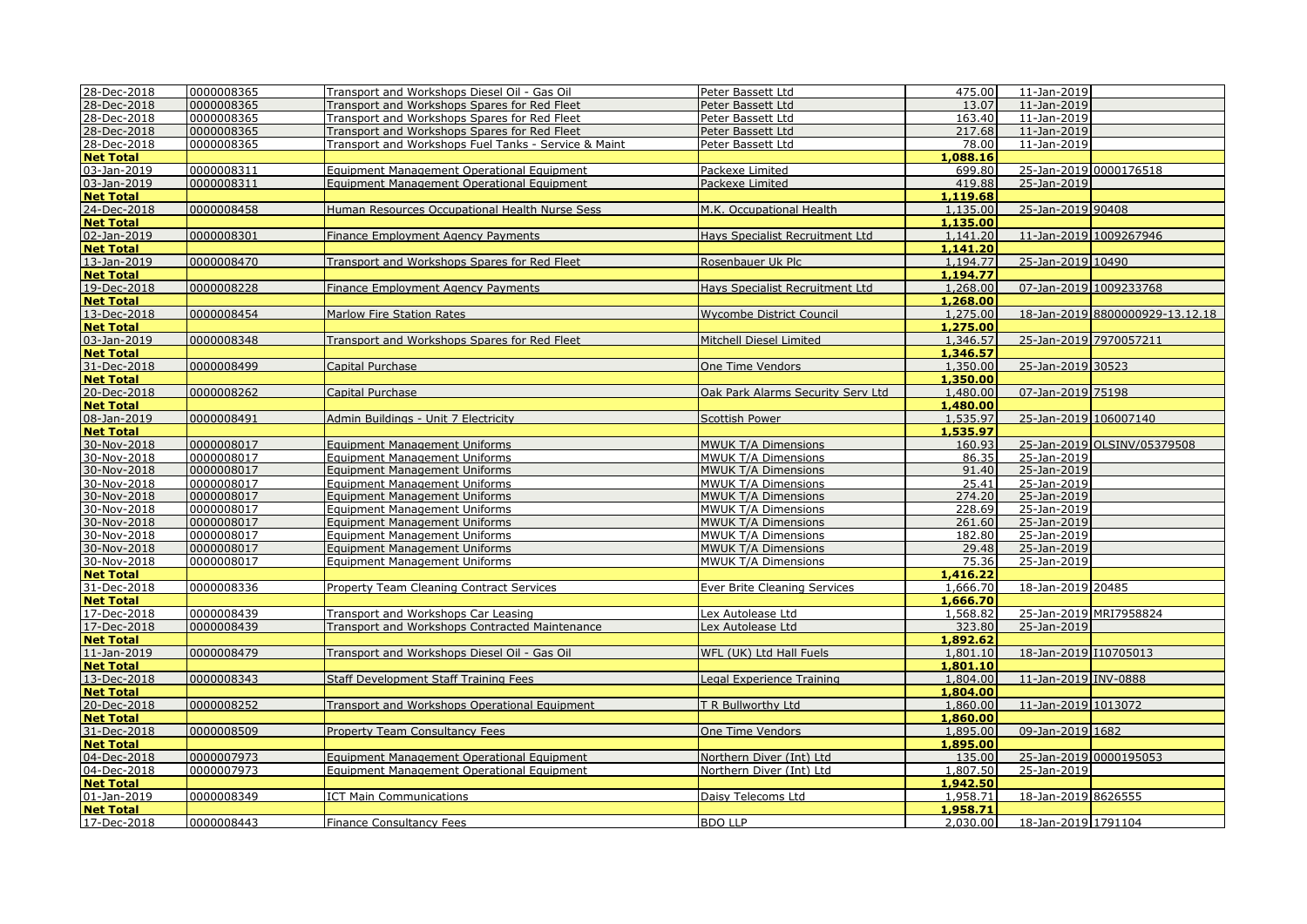| <b>Net Total</b> |            |                                                          |                                       | 2,030,00 |                         |
|------------------|------------|----------------------------------------------------------|---------------------------------------|----------|-------------------------|
| 03-Dec-2018      | 0000008085 | Transport and Workshops Diesel Oil - Gas Oil             | WFL (UK) Ltd Hall Fuels               | 2,163.42 | 07-Jan-2019 110607337   |
| <b>Net Total</b> |            |                                                          |                                       | 2,163,42 |                         |
| 11-Jan-2019      | 0000008463 | Transport and Workshops Diesel Oil - Gas Oil             | WFL (UK) Ltd Hall Fuels               | 2,399.80 | 18-Jan-2019 I10701063   |
| <b>Net Total</b> |            |                                                          |                                       | 2,399.80 |                         |
| 12-Nov-2018      | 0000007641 | <b>ICT Computer Software</b>                             | The Creation Lab                      | 2,000.00 | 11-Jan-2019 4243        |
| 12-Nov-2018      | 0000007641 | <b>ICT Computer Software</b>                             | The Creation Lab                      | 400.00   | 11-Jan-2019             |
| <b>Net Total</b> |            |                                                          |                                       | 2,400.00 |                         |
| 28-Sep-2018      | 0000008265 | Equipment Management Miscellaneous Expenses              | Safety-Kleen Uk Ltd                   | 1,215.00 | 11-Jan-2019 PI213208    |
| 28-Sep-2018      | 0000008265 | Equipment Management Miscellaneous Expenses              | Safety-Kleen Uk Ltd                   | 1,187.50 | 11-Jan-2019             |
| 28-Sep-2018      | 0000008265 | Equipment Management Miscellaneous Expenses              | Safety-Kleen Uk Ltd                   | 35.00    | 11-Jan-2019             |
| <b>Net Total</b> |            |                                                          |                                       | 2,437.50 |                         |
| 16-Jan-2019      | 0000008545 | Property Team General Repairs & Maintenance              | MK City Refurbishments Ltd            | 2,538,00 | 25-Jan-2019 3047        |
| <b>Net Total</b> |            |                                                          |                                       | 2,538.00 |                         |
| 11-Jan-2019      | 0000008464 | Transport and Workshops Diesel Oil - Gas Oil             | WFL (UK) Ltd Hall Fuels               | 2,598.70 | 18-Jan-2019 I10701064   |
| <b>Net Total</b> |            |                                                          |                                       | 2,598.70 |                         |
| 10-Jan-2019      | 0000008476 | Transport and Workshops Diesel Oil - Gas Oil             | WFL (UK) Ltd Hall Fuels               | 2,648.68 | 18-Jan-2019 I10705010   |
| <b>Net Total</b> |            |                                                          |                                       | 2,648.68 |                         |
| 10-Jan-2019      | 0000008478 | Transport and Workshops Diesel Oil - Gas Oil             | WFL (UK) Ltd Hall Fuels               | 2,648.68 | 18-Jan-2019 110705012   |
| <b>Net Total</b> |            |                                                          |                                       | 2,648,68 |                         |
| 27-Dec-2018      | 0000008340 | Property Team Cleaning Contract Services                 | <b>Antac Support Service</b>          | 2,666.03 | 11-Jan-2019 55585       |
| <b>Net Total</b> |            |                                                          |                                       | 2,666.03 |                         |
| 03-Dec-2018      | 0000008086 | Transport and Workshops Diesel Oil - Gas Oil             | WFL (UK) Ltd Hall Fuels               | 2,730.03 | 07-Jan-2019 10607338    |
| <b>Net Total</b> |            |                                                          |                                       | 2,730.03 |                         |
| 03-Dec-2018      | 0000008045 | Transport and Workshops Diesel Oil - Gas Oil             | WFL (UK) Ltd Hall Fuels               | 2,884.56 | 07-Jan-2019 110607336   |
| <b>Net Total</b> |            |                                                          |                                       | 2,884.56 |                         |
| 17-Dec-2018      | 0000008438 | Transport and Workshops Car Leasing                      | Lex Autolease Ltd                     | 2,283.60 | 25-Jan-2019 MRI7957272  |
| 17-Dec-2018      | 0000008438 | Transport and Workshops Contracted Maintenance           | Lex Autolease Ltd                     | 969.94   | 25-Jan-2019             |
| <b>Net Total</b> |            |                                                          |                                       | 3,253.54 |                         |
| 03-Dec-2018      | 0000008042 | Transport and Workshops Diesel Oil - Gas Oil             | WFL (UK) Ltd Hall Fuels               | 2,987.58 | 07-Jan-2019 110607333   |
| <b>Net Total</b> |            |                                                          |                                       | 2,987.58 |                         |
| 17-Dec-2018      | 0000008156 | Research and Development Breathing Apparatus             | Motivair Compressor Limited           | 2,988.00 | 07-Jan-2019 IN131745    |
| <b>Net Total</b> |            |                                                          |                                       | 2,988.00 |                         |
| 03-Dec-2018      | 0000008044 | Transport and Workshops Diesel Oil - Gas Oil             | WFL (UK) Ltd Hall Fuels               | 3,195.68 | 07-Jan-2019 110607335   |
| <b>Net Total</b> |            |                                                          |                                       | 3,195.68 |                         |
| 03-Jan-2019      | 0000008316 | BA Compressor Safety Event Operational Equipment         | Draeger Safety Uk Limited             | 3,196.80 | 18-Jan-2019 2910151439  |
| <b>Net Total</b> |            |                                                          |                                       | 3,196.80 |                         |
| 10-Jan-2019      | 0000008477 | Transport and Workshops Diesel Oil - Gas Oil             | WFL (UK) Ltd Hall Fuels               | 3,198.40 | 18-Jan-2019 110705011   |
| <b>Net Total</b> |            |                                                          |                                       | 3,198,40 |                         |
| 31-Dec-2018      | 0000008501 | Capital Purchase                                         | One Time Vendors                      | 3,200.00 | 25-Jan-2019 INV-21637   |
| <b>Net Total</b> |            |                                                          |                                       | 3,200.00 |                         |
| 17-Jan-2019      | 0000008510 | Capital Purchase                                         | One Time Vendors                      | 3.286.00 | 18-Jan-2019 641167      |
| <b>Net Total</b> |            |                                                          |                                       | 3,286.00 |                         |
| 08-Jan-2019      | 0000008490 | Admin Buildings - HQ Electricity                         | Scottish Power                        | 3,492.62 | 25-Jan-2019 106007128   |
| <b>Net Total</b> |            |                                                          |                                       | 3,492.62 |                         |
| 17-Dec-2018      | 0000008162 | <b>ICT Main Communications</b>                           | Airbus Defence And Space              | 3,580.00 | 07-Jan-2019 IN032790    |
| <b>Net Total</b> |            |                                                          |                                       | 3,580.00 |                         |
| 12-Dec-2018      | 0000008167 | Capital Purchase                                         | Montagu Evans Llp                     | 3,689.23 | 07-Jan-2019 DVC190911   |
| <b>Net Total</b> |            |                                                          |                                       | 3,689.23 |                         |
| 11-Dec-2018      | 0000008138 | MK West Fire Station Plan Preventative Maintenance       | <b>Intergrated Water Services Ltd</b> | 165.00   | 18-Jan-2019 CD200112892 |
| 11-Dec-2018      | 0000008138 | <b>Brill Fire Station Plan Preventative Maintenance</b>  | <b>Intergrated Water Services Ltd</b> | 165.00   | 18-Jan-2019             |
| 11-Dec-2018      | 0000008138 | High Wycombe Fire Station Plan Preventative Maintenance  | <b>Intergrated Water Services Ltd</b> | 165.00   | 18-Jan-2019             |
| 11-Dec-2018      | 0000008138 | Marlow Fire Station Plan Preventative Maintenance        | <b>Intergrated Water Services Ltd</b> | 165.00   | 18-Jan-2019             |
| 11-Dec-2018      | 0000008138 | Chesham Fire Station Plan Preventative Maintenance       | <b>Intergrated Water Services Ltd</b> | 165.00   | 18-Jan-2019             |
| 11-Dec-2018      | 0000008138 | Princes Risborough Station Plan Preventative Maintenance | <b>Intergrated Water Services Ltd</b> | 165.00   | 18-Jan-2019             |
| 11-Dec-2018      | 0000008138 | Beaconsfield Fire Station Plan Preventative Maintenance  | <b>Intergrated Water Services Ltd</b> | 165.00   | 18-Jan-2019             |
| 11-Dec-2018      | 0000008138 | Broughton Fire Station Plan Preventative Maintenance     | <b>Intergrated Water Services Ltd</b> | 165.00   | 18-Jan-2019             |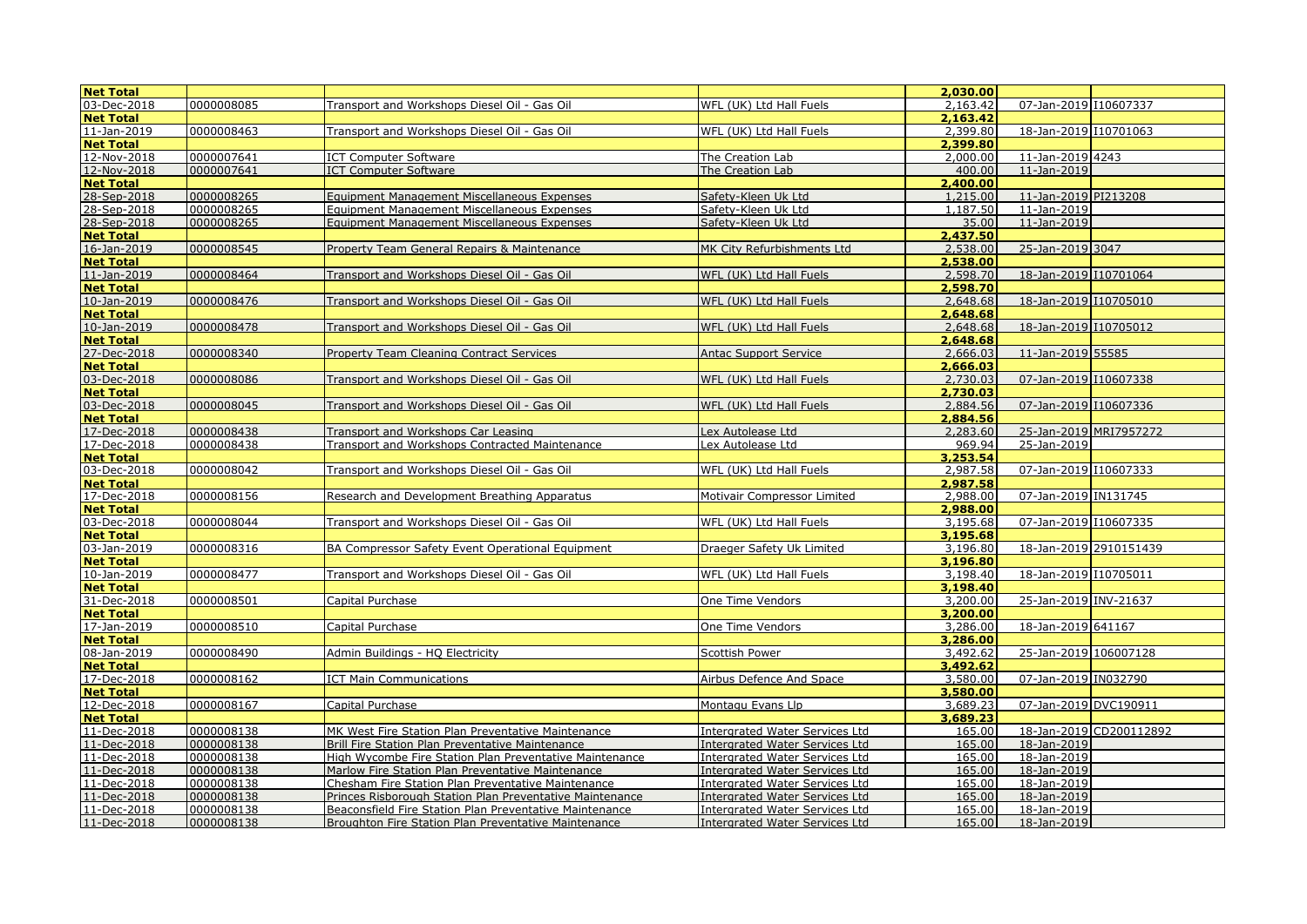| 11-Dec-2018                | 0000008138               | Waddesdon Fire Station Plan Preventative Maintenance                                                                 | <b>Intergrated Water Services Ltd</b>                | 165.00          | 18-Jan-2019                  |
|----------------------------|--------------------------|----------------------------------------------------------------------------------------------------------------------|------------------------------------------------------|-----------------|------------------------------|
| 11-Dec-2018                | 0000008138               | Olney Fire Station Plan Preventative Maintenance                                                                     | Intergrated Water Services Ltd                       | 165.00          | 18-Jan-2019                  |
| 11-Dec-2018                | 0000008138               | Buckingham Fire Station Plan Preventative Maintenance                                                                | <b>Intergrated Water Services Ltd</b>                | 165.00          | 18-Jan-2019                  |
| 11-Dec-2018                | 0000008138               | Haddenham Fire Station Plan Preventative Maintenance                                                                 | <b>Intergrated Water Services Ltd</b>                | 165.00          | 18-Jan-2019                  |
| 11-Dec-2018                | 0000008138               | Newport Pagnell Fire Station Plan Preventative Maintenance                                                           | <b>Intergrated Water Services Ltd</b>                | 165.00          | 18-Jan-2019                  |
| 11-Dec-2018                | 0000008138               | Winslow Fire Station Plan Preventative Maintenance                                                                   | <b>Intergrated Water Services Ltd</b>                | 165.00          | 18-Jan-2019                  |
| 11-Dec-2018                | 0000008138               | Great Missenden Fire Station Plan Preventative Maintenance                                                           | <b>Intergrated Water Services Ltd</b>                | 165.00          | 18-Jan-2019                  |
| 11-Dec-2018                | 0000008138               | Stokenchurch Fire Station Plan Preventative Maintenance                                                              | <b>Intergrated Water Services Ltd</b>                | 165.00          | 18-Jan-2019                  |
| 11-Dec-2018                | 0000008138               | Amersham Fire Station Plan Preventative Maintenance                                                                  | <b>Intergrated Water Services Ltd</b>                | 165.00          | 18-Jan-2019                  |
| 11-Dec-2018                | 0000008138               | Gerrards Cross Fire Station Plan Preventative Maintenance                                                            | <b>Intergrated Water Services Ltd</b>                | 165.00          | 18-Jan-2019                  |
| 11-Dec-2018                | 0000008138               | Admin Buildings - HQ Plan Preventative Maintenance                                                                   | <b>Intergrated Water Services Ltd</b>                | 564.99          | 18-Jan-2019                  |
| <b>Net Total</b>           |                          |                                                                                                                      |                                                      | 3,534.99        |                              |
| 12-Dec-2018                | 0000008202               | Thames Valley Collaboration Agency Services                                                                          | Royal Berkshire Fire Authority                       | 3,792.72        | 07-Jan-2019 OP/I000630       |
| <b>Net Total</b>           |                          |                                                                                                                      |                                                      | 3,792.72        |                              |
| 20-Dec-2018                | 0000008250               | <b>ESMCP Consultancy Fees</b>                                                                                        | Mott MacDonald Ltd                                   | 3,900.00        | 07-Jan-2019 IN00404503       |
| <b>Net Total</b>           |                          |                                                                                                                      |                                                      | 3,900.00        |                              |
| 03-Jan-2019                | 0000008425               | <b>ICT Main Communications</b>                                                                                       | EE Ltd                                               | 4,076.27        | 18-Jan-2019 01280982096      |
| <b>Net Total</b>           |                          |                                                                                                                      |                                                      | 4,076.27        |                              |
| 14-Dec-2018                | 0000008237               | Urban Search and Rescue Protective Clothing                                                                          | Total Protection Uk Limited                          | 1,120.00        | 25-Jan-2019 887552           |
| 14-Dec-2018                | 0000008237               | Urban Search and Rescue Protective Clothing                                                                          | <b>Total Protection Uk Limited</b>                   | 300.00          | 25-Jan-2019                  |
| 14-Dec-2018                | 0000008237               | Urban Search and Rescue Protective Clothing                                                                          | <b>Total Protection Uk Limited</b>                   | 2,700.00        | 25-Jan-2019                  |
| <b>Net Total</b>           |                          |                                                                                                                      |                                                      | 4,120.00        |                              |
| 24-Dec-2018                | 0000008330               | Human Resources Occupational Health Nurse Sess                                                                       | M.K. Occupational Health                             | 4,241.66        | 11-Jan-2019 90222            |
| <b>Net Total</b>           |                          |                                                                                                                      |                                                      | 4,241.66        |                              |
| 18-Dec-2018                | 0000008211               | Capital Purchase                                                                                                     | MK City Refurbishments Ltd                           | 375.00          | 07-Jan-2019 3045             |
| 18-Dec-2018                | 0000008211               | Capital Purchase                                                                                                     | MK City Refurbishments Ltd                           | 3,963.00        | 07-Jan-2019                  |
| <b>Net Total</b>           |                          |                                                                                                                      |                                                      | 4,338.00        |                              |
| 25-Dec-2018                | 0000008562               | <b>ICT Main Communications</b>                                                                                       | <b>Bt Payment Services Ltd</b>                       | 4,478.61        | 25-Jan-2019 VP99470570Q03601 |
| <b>Net Total</b>           |                          |                                                                                                                      |                                                      | 4,478.61        |                              |
| 04-Jan-2019                | 0000008451               | Aylesbury Fire Station Plan Preventative Maintenance                                                                 | FTS Safety Solutions Ltd                             | 302.30          | 25-Jan-2019 FTS1541          |
| 04-Jan-2019                | 0000008451               | Princes Risborough Station Plan Preventative Maintenance                                                             | FTS Safety Solutions Ltd                             | 72.50           | 25-Jan-2019                  |
| 04-Jan-2019                | 0000008451               | MK West Fire Station Plan Preventative Maintenance                                                                   | FTS Safety Solutions Ltd                             | 249.50          | 25-Jan-2019                  |
| 04-Jan-2019                | 0000008451               | High Wycombe Fire Station Plan Preventative Maintenance                                                              | FTS Safety Solutions Ltd                             | 218.90          | 25-Jan-2019                  |
| 04-Jan-2019                | 0000008451               | Marlow Fire Station Plan Preventative Maintenance                                                                    | FTS Safety Solutions Ltd                             | 363.50          | 25-Jan-2019                  |
| 04-Jan-2019                | 0000008451               | Chesham Fire Station Plan Preventative Maintenance                                                                   | FTS Safety Solutions Ltd                             | 67.75           | 25-Jan-2019                  |
| 04-Jan-2019                | 0000008451               | Urban Search and Rescue Plan Preventative Maintenance                                                                | FTS Safety Solutions Ltd                             | 35.90           | 25-Jan-2019                  |
| 04-Jan-2019                | 0000008451               | Transport and Workshops Plan Preventative Maintenance                                                                | FTS Safety Solutions Ltd                             | 190.80          | 25-Jan-2019                  |
| 04-Jan-2019                | 0000008451               | Buckingham Fire Station Plan Preventative Maintenance                                                                | FTS Safety Solutions Ltd                             | 153.25          | 25-Jan-2019                  |
| 04-Jan-2019                | 0000008451               | Gerrards Cross Fire Station Plan Preventative Maintenance                                                            | FTS Safety Solutions Ltd                             | 141.65          | 25-Jan-2019                  |
| 04-Jan-2019                | 0000008451               | Property Team Plan Preventative Maintenance                                                                          | <b>FTS Safety Solutions Ltd</b>                      | 26.40           | 25-Jan-2019                  |
| 04-Jan-2019                | 0000008451               | Newport Pagnell Fire Station Plan Preventative Maintenance                                                           | FTS Safety Solutions Ltd                             | 117.90          | 25-Jan-2019                  |
| 04-Jan-2019                | 0000008451               | Winslow Fire Station Plan Preventative Maintenance                                                                   | FTS Safety Solutions Ltd                             | 77.25           | 25-Jan-2019                  |
| 04-Jan-2019                | 0000008451               | Stokenchurch Fire Station Plan Preventative Maintenance                                                              | FTS Safety Solutions Ltd                             | 71.25           | 25-Jan-2019                  |
| 04-Jan-2019                | 0000008451               | Beaconsfield Fire Station Plan Preventative Maintenance                                                              | FTS Safety Solutions Ltd                             | 167.50          | 25-Jan-2019                  |
| 04-Jan-2019                | 0000008451               | Great Missenden Fire Station Plan Preventative Maintenance                                                           | <b>FTS Safety Solutions Ltd</b>                      | 91.50           | 25-Jan-2019                  |
| 04-Jan-2019                | 0000008451               | MK West Fire Station Plan Preventative Maintenance                                                                   | FTS Safety Solutions Ltd                             | 275.50          | 25-Jan-2019                  |
| 04-Jan-2019                | 0000008451<br>0000008451 | Admin Buildings - Unit 7 Plan Preventative Maintenance                                                               | FTS Safety Solutions Ltd                             | 317.20<br>86.78 | 25-Jan-2019<br>25-Jan-2019   |
| 04-Jan-2019                |                          | Olney Fire Station Plan Preventative Maintenance                                                                     | FTS Safety Solutions Ltd                             |                 |                              |
| 04-Jan-2019                | 0000008451<br>0000008451 | Amersham Fire Station Plan Preventative Maintenance                                                                  | FTS Safety Solutions Ltd                             | 134.25<br>72.50 | 25-Jan-2019<br>25-Jan-2019   |
| 04-Jan-2019<br>04-Jan-2019 | 0000008451               | Haddenham Fire Station Plan Preventative Maintenance<br>Equipment Management Plan Preventative Maintenance           | FTS Safety Solutions Ltd<br>FTS Safety Solutions Ltd | 139.00          | 25-Jan-2019                  |
| 04-Jan-2019                | 0000008451               |                                                                                                                      | FTS Safety Solutions Ltd                             | 61.75           | 25-Jan-2019                  |
| 04-Jan-2019                | 0000008451               | <b>Brill Fire Station Plan Preventative Maintenance</b><br>Admin Buildings - Haddenham Plan Preventative Maintenance | FTS Safety Solutions Ltd                             | 101.00          | 25-Jan-2019                  |
| 04-Jan-2019                | 0000008451               | Broughton Fire Station Plan Preventative Maintenance                                                                 | FTS Safety Solutions Ltd                             | 243.50          | 25-Jan-2019                  |
| 04-Jan-2019                | 0000008451               | Waddesdon Fire Station Plan Preventative Maintenance                                                                 | FTS Safety Solutions Ltd                             | 77.25           | 25-Jan-2019                  |
| 04-Jan-2019                | 0000008451               | Admin Buildings - HQ Plan Preventative Maintenance                                                                   | FTS Safety Solutions Ltd                             | 750.90          | 25-Jan-2019                  |
| <b>Net Total</b>           |                          |                                                                                                                      |                                                      | 4,607.48        |                              |
|                            |                          |                                                                                                                      |                                                      |                 |                              |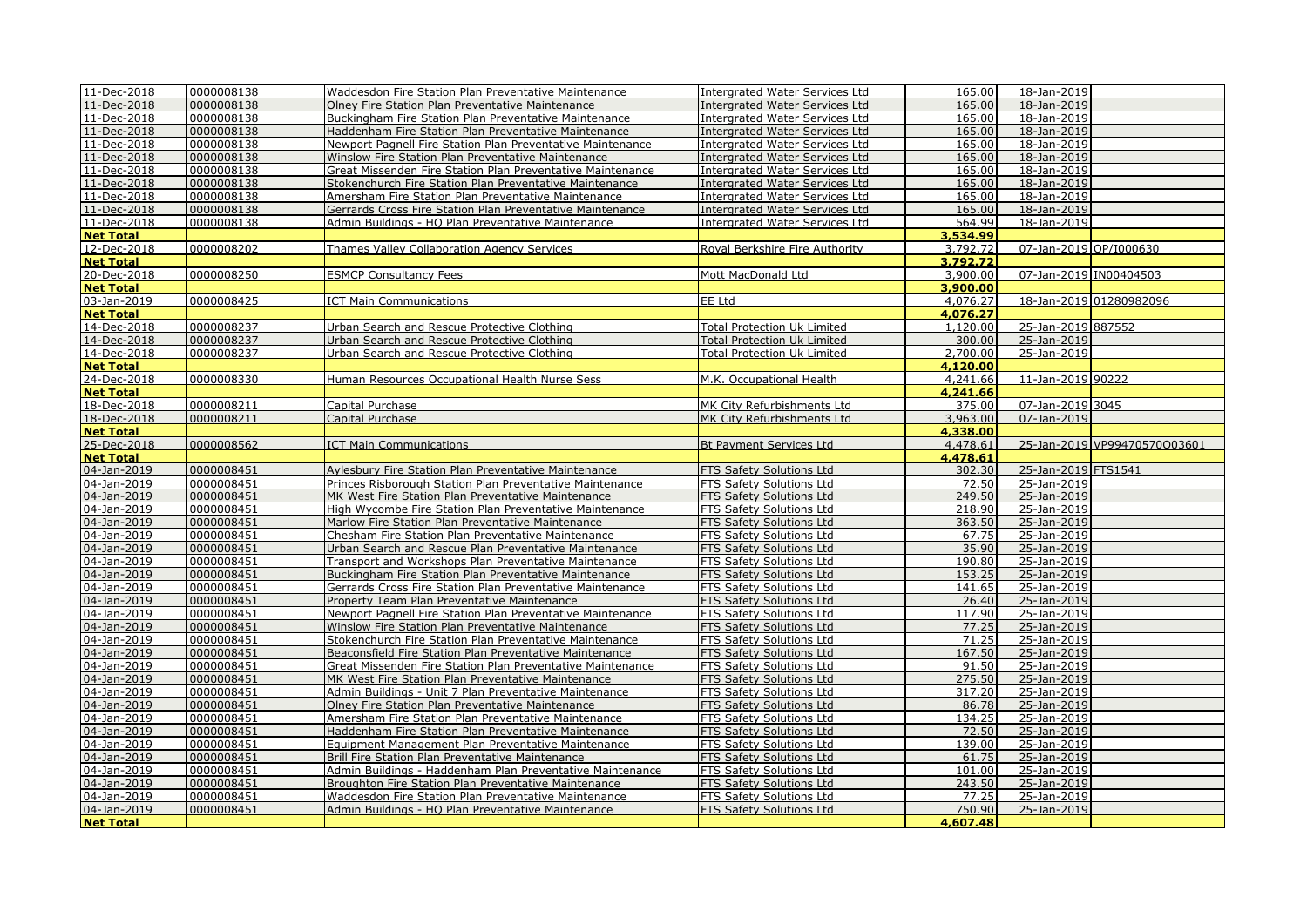| 20-Dec-2018                | 0000008231               | Waddesdon Fire Station Plan Preventative Maintenance                                 | <b>Instant Doors</b>                                           | 210.00           | 11-Jan-2019 MK 4249   |                         |
|----------------------------|--------------------------|--------------------------------------------------------------------------------------|----------------------------------------------------------------|------------------|-----------------------|-------------------------|
| 20-Dec-2018                | 0000008231               | <b>Winslow Fire Station Plan Preventative Maintenance</b>                            | Instant Doors                                                  | 210.00           | 11-Jan-2019           |                         |
| 20-Dec-2018                | 0000008231               | Stokenchurch Fire Station Plan Preventative Maintenance                              | <b>Instant Doors</b>                                           | 210.00           | 11-Jan-2019           |                         |
| 20-Dec-2018                | 0000008231               | Great Missenden Fire Station Plan Preventative Maintenance                           | <b>Instant Doors</b>                                           | 210.00           | 11-Jan-2019           |                         |
| 20-Dec-2018                | 0000008231               | Brill Fire Station Plan Preventative Maintenance                                     | <b>Instant Doors</b>                                           | 210.00           | 11-Jan-2019           |                         |
| 20-Dec-2018                | 0000008231               | <b>Aylesbury Fire Station Plan Preventative Maintenance</b>                          | <b>Instant Doors</b>                                           | 210.00           | 11-Jan-2019           |                         |
| 20-Dec-2018                | 0000008231               | Princes Risborough Station Plan Preventative Maintenance                             | <b>Instant Doors</b>                                           | 210.00           | 11-Jan-2019           |                         |
| 20-Dec-2018                | 0000008231               | Marlow Fire Station Plan Preventative Maintenance                                    | <b>Instant Doors</b>                                           | 210.00           | 11-Jan-2019           |                         |
| 20-Dec-2018                | 0000008231               | Haddenham Fire Station Plan Preventative Maintenance                                 | <b>Instant Doors</b>                                           | 210.00           | 11-Jan-2019           |                         |
| 20-Dec-2018                | 0000008231               | Amersham Fire Station Plan Preventative Maintenance                                  | <b>Instant Doors</b>                                           | 210.00           | 11-Jan-2019           |                         |
| 20-Dec-2018                | 0000008231               | Chesham Fire Station Plan Preventative Maintenance                                   | <b>Instant Doors</b>                                           | 210.00           | 11-Jan-2019           |                         |
| 20-Dec-2018                | 0000008231               | Admin Buildings - Haddenham Plan Preventative Maintenance                            | <b>Instant Doors</b>                                           | 210.00           | 11-Jan-2019           |                         |
| 20-Dec-2018                | 0000008231               | Olney Fire Station Plan Preventative Maintenance                                     | <b>Instant Doors</b>                                           | 210.00           | 11-Jan-2019           |                         |
| 20-Dec-2018                | 0000008231               | Buckingham Fire Station Plan Preventative Maintenance                                | <b>Instant Doors</b>                                           | 210.00           | 11-Jan-2019           |                         |
| 20-Dec-2018                | 0000008231               | Beaconsfield Fire Station Plan Preventative Maintenance                              | <b>Instant Doors</b>                                           | 210.00           | 11-Jan-2019           |                         |
| 20-Dec-2018                | 0000008231               | Gerrards Cross Fire Station Plan Preventative Maintenance                            | <b>Instant Doors</b>                                           | 210.00           | 11-Jan-2019           |                         |
| 20-Dec-2018                | 0000008231               | Broughton Fire Station Plan Preventative Maintenance                                 | <b>Instant Doors</b>                                           | 210.00           | 11-Jan-2019           |                         |
| 20-Dec-2018                | 0000008231               | Newport Pagnell Fire Station Plan Preventative Maintenance                           | <b>Instant Doors</b>                                           | 210.00           | 11-Jan-2019           |                         |
| 20-Dec-2018                | 0000008231               | MK West Fire Station Plan Preventative Maintenance                                   | Instant Doors                                                  | 210.00           | 11-Jan-2019           |                         |
| 20-Dec-2018                | 0000008231               | Admin Buildings - Unit 7 Plan Preventative Maintenance                               | <b>Instant Doors</b>                                           | 210.00           | 11-Jan-2019           |                         |
| 20-Dec-2018                | 0000008231               | Transport and Workshops Plan Preventative Maintenance                                | <b>Instant Doors</b>                                           | 210.00           | 11-Jan-2019           |                         |
| 20-Dec-2018                | 0000008231               | High Wycombe Fire Station Plan Preventative Maintenance                              | <b>Instant Doors</b>                                           | 210.00           | 11-Jan-2019           |                         |
| <b>Net Total</b>           |                          |                                                                                      |                                                                | 4,620,00         |                       |                         |
| 05-Nov-2018                | 0000008460               | <b>ICT Computer Software</b>                                                         | Multitone Electronics Plc                                      | 5,609.03         | 18-Jan-2019 122079    |                         |
| <b>Net Total</b>           |                          |                                                                                      |                                                                | 5,609.03         |                       |                         |
| 30-Nov-2018                | 0000007985               | Human Resources Recruitment Expenses                                                 | Global Radio Services Ltd                                      | 3,000.00         | 18-Jan-2019 1167797   |                         |
| 30-Nov-2018                | 0000007985               | Human Resources Recruitment Expenses                                                 | Global Radio Services Ltd                                      | 2,800.00         | 18-Jan-2019           |                         |
| <b>Net Total</b>           |                          |                                                                                      |                                                                | 5,800.00         |                       |                         |
| 18-Dec-2018                | 0000008215               | <b>ICT Computer Software</b>                                                         | Insight Direct (Uk) Ltd                                        | 6,015.60         | 07-Jan-2019 4183865   |                         |
| <b>Net Total</b>           |                          |                                                                                      |                                                                | 6,015,60         |                       |                         |
| 10-Jan-2019                | 0000008456               | Payroll Control Account Childcare Vouchers                                           | Sodexo P&MM Ltd Childcare Plus                                 | 6,062.81         | 18-Jan-2019 3514216   |                         |
|                            |                          |                                                                                      |                                                                |                  |                       |                         |
| <b>Net Total</b>           |                          |                                                                                      |                                                                | 6,062.81         |                       |                         |
| 07-Dec-2018                | 0000008487               | Amersham Fire Station Gas                                                            | <b>Gazprom Energy</b>                                          | 176.28           |                       | 18-Jan-2019 INV00148592 |
| 07-Dec-2018                | 0000008487               | Olney Fire Station Gas                                                               | Gazprom Energy                                                 | 205.14           | 18-Jan-2019           |                         |
| 07-Dec-2018                | 0000008487               | <b>Chesham Fire Station Gas</b>                                                      | Gazprom Energy                                                 | 247.12           | 18-Jan-2019           |                         |
| 07-Dec-2018                | 0000008487               | Buckingham Fire Station Gas                                                          | Gazprom Energy                                                 | 359.62           | 18-Jan-2019           |                         |
| 07-Dec-2018                | 0000008487               | MK West Fire Station Gas                                                             | Gazprom Energy                                                 | ,256.80          | 18-Jan-2019           |                         |
| 07-Dec-2018                | 0000008487               | Great Missenden Fire Station Gas                                                     | Gazprom Energy                                                 | 164.12           | 18-Jan-2019           |                         |
| 07-Dec-2018                | 0000008487               | <b>Broughton Fire Station Gas</b>                                                    | Gazprom Energy                                                 | 305.23           | 18-Jan-2019           |                         |
| 07-Dec-2018                | 0000008487               | <b>Haddenham Fire Station Gas</b>                                                    | Gazprom Energy                                                 | 282.21           | 18-Jan-2019           |                         |
| 07-Dec-2018                | 0000008487               | Admin Buildings - HQ Gas                                                             | Gazprom Energy                                                 | 1,142.72         | 18-Jan-2019           |                         |
| 07-Dec-2018                | 0000008487               | Stokenchurch Fire Station Gas                                                        | Gazprom Energy                                                 | 120.48           | 18-Jan-2019           |                         |
| 07-Dec-2018                | 0000008487               | <b>Winslow Fire Station Gas</b>                                                      | Gazprom Energy                                                 | 75.88            | 18-Jan-2019           |                         |
| 07-Dec-2018                | 0000008487               | Marlow Fire Station Gas                                                              | Gazprom Energy                                                 | 432.14           | 18-Jan-2019           |                         |
| 07-Dec-2018                | 0000008487               | Gerrards Cross Fire Station Gas                                                      | Gazprom Energy                                                 | 353.61           | 18-Jan-2019           |                         |
| 07-Dec-2018                | 0000008487               | Newport Pagnell Fire Station Gas                                                     | Gazprom Energy                                                 | 198.56           | 18-Jan-2019           |                         |
| 07-Dec-2018                | 0000008487               | High Wycombe Fire Station Gas                                                        | Gazprom Energy                                                 | 684.76           | 18-Jan-2019           |                         |
| 07-Dec-2018                | 0000008487               | Waddesdon Fire Station Gas                                                           | Gazprom Energy                                                 | 70.69            | 18-Jan-2019           |                         |
| 07-Dec-2018                | 0000008487               | Beaconsfield Fire Station Gas                                                        | Gazprom Energy                                                 | 434.77           | 18-Jan-2019           |                         |
| <b>Net Total</b>           |                          |                                                                                      |                                                                | 6,510.13         |                       |                         |
| 31-Dec-2018                | 0000008325               | Human Resources Recruitment Expenses                                                 | Global Radio Services Ltd                                      | 3,452.31         | 18-Jan-2019 1171810   |                         |
| 31-Dec-2018                | 0000008325               | Human Resources Recruitment Expenses                                                 | Global Radio Services Ltd                                      | 3,000.00         | 18-Jan-2019           |                         |
| <b>Net Total</b>           |                          |                                                                                      |                                                                | 6,452.31         |                       |                         |
| 11-Jan-2019                | 0000008462               | Transport and Workshops Diesel Oil - Gas Oil                                         | WFL (UK) Ltd Hall Fuels                                        | 6,496.75         | 18-Jan-2019 I10701062 |                         |
| <b>Net Total</b>           |                          |                                                                                      |                                                                | 6,496.75         |                       |                         |
| 16-Jan-2019<br>16-Jan-2019 | 0000008570<br>0000008570 | <b>Waddesdon Fire Station Electricity</b><br>Gerrards Cross Fire Station Electricity | Scottish Hydro Elec (Was Sse)<br>Scottish Hydro Elec (Was Sse) | 883.56<br>841.74 | 25-Jan-2019           | 25-Jan-2019 BMKFADEC18  |